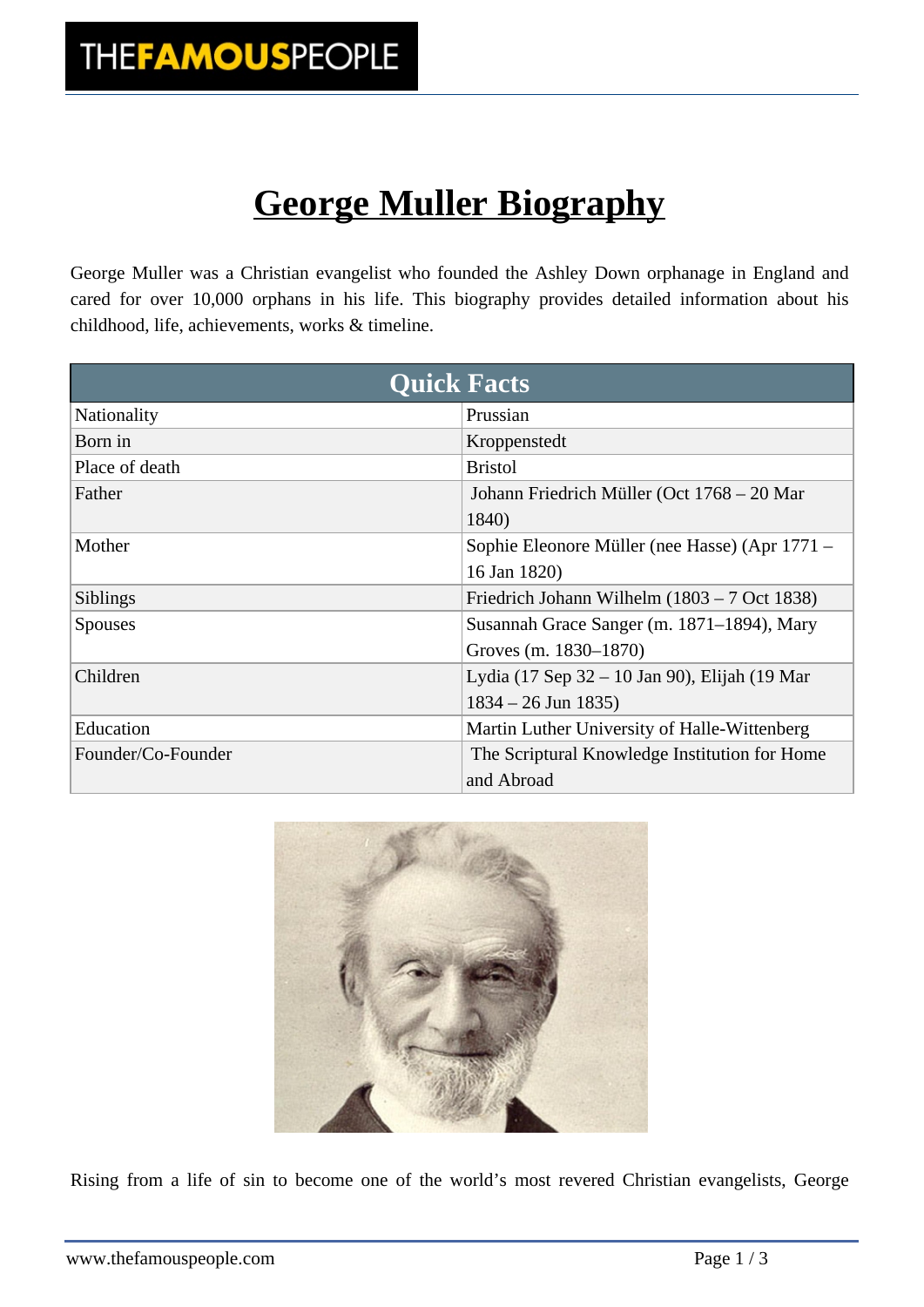## THE**FAMOUS**PEOPLE

Muller was a true son of God. With nothing but his faith in Jesus Christ, he set upon himself the task of establishing orphanages for providing care and education for thousands of orphans. His initial work with orphans started when he and his wife started taking in orphaned girls into their rented house. Gradually their work expanded and soon they were managing three homes, not just for orphaned girls, but also for boys and smaller children. As the population of orphans grew, neighbors began to complain about the noise and Muller decided to establish separate buildings for the orphanages. He had a very deep faith in God and prayed to the almighty to give him the funds for accomplishing this aim. Miraculously, he never fell short of funds and or found himself in debt. People always offered him unsolicited donations in form of money or in kind, and he and his orphans never felt themselves missing a necessity such as food or clothing. A devout Christian he frequently read the Bible and encouraged the children to do so. He was a preacher by profession and had traveled all over the world during the course of his missionary tours.

### **Childhood & Early Life:**

- He was born in a village in the Kingdom of Prussia. His father was a collector of taxes. He lost his mother when he was just 14 years old.
- As a teenager he acquired the bad habits of lying, stealing and drinking. In fact he was out with his friends indulging in his vices while his mother was dying. He lacked a conscience and stole government money from his father.
- His father sent him to the cathedral classical school at Halberstadt so that he could study to become a clergyman, a lucrative profession during those times. Later on he went to the University of Halle to study divinity. There he started attending Christian prayer meetings and began reading the Bible regularly.
- After having realized the power of God and prayer, he left behind his life of sin and asked God to help him in his life. He now sincerely wanted to become a missionary and began preaching in nearby churches.

### **Later Life:**

- He went to London in 1829 to work with Jews in England through the London Society for Promoting Christianity Amongst the Jews. However, the society did not allow him to preach and he went to Teignmouth and preached there. He was asked to become the minister of the Chapel of Ebenezer Chapel on a salary of £55 per annum.
- He became a preacher for serving the people and not for monetary gains. Thus he renounced his regular salary. He also put an end to the practice of renting church pews.
- He moved to Bristol in 1832 to work at Bethesda Chapel. He founded the Scriptural Knowledge Institution for Home and Abroad for aiding Christian schools and missionaries in 1834.
- There were five branches of this organization, each dealing with a distinct area. These included